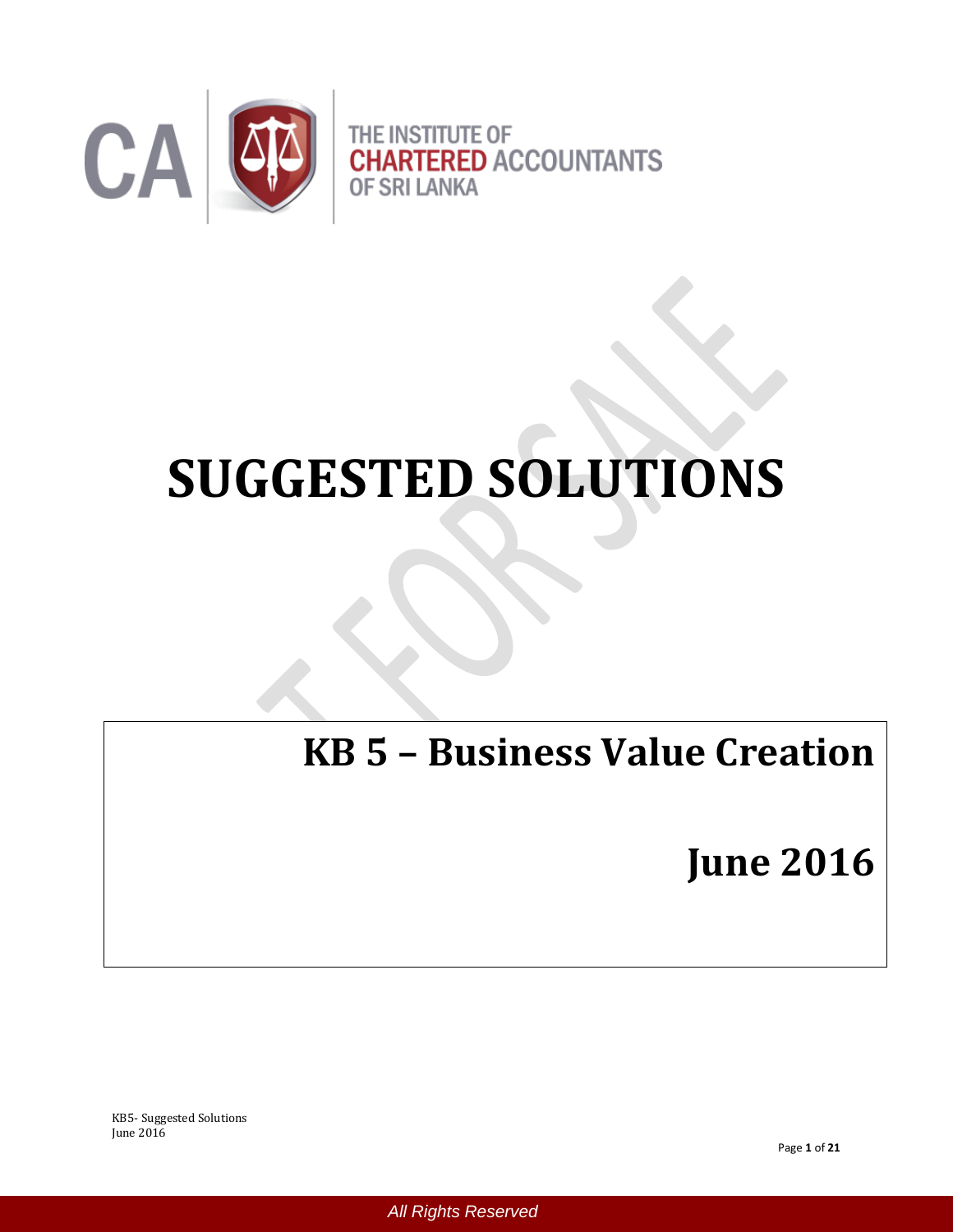$\epsilon$ 

| (a) |                                                                                                                                                                                     |
|-----|-------------------------------------------------------------------------------------------------------------------------------------------------------------------------------------|
|     | Relevant Learning Outcome/s:                                                                                                                                                        |
|     | 1.1.1. Explain the concept of value creation and its importance to business (including<br>shareholder value, customer value, employee value, supplier value and societal<br>values) |

#### **Suggested Detail Answer:**

Value chain outlines the activities that help a business to add value. The overall margin of the business is determined by how effectively a business carries out the value adding activities. According to Michael Porter, value adding activities consist of primary activities and support activities.

- Management will be able to understand and analyse the value creating activities and ensure that they are effectively carried out to enhance the value creation to its customers.
- They can also understand which activities provide a competitive advantage over its rivals.
- By analysing the value chain, decisions can be made about,
	- (i) How the creation of value can be improved and more value created.
	- (ii) To identify which activities cost more than the value created, and therefore destroy value.

**Note:** Students are not expected to provide answers the same way the Examiner has suggested. Examiner has freedom to decide reasonable marks for demonstrating the understanding of the value chain model, identifying their activities and showing how the value chain helps to create value for a firm)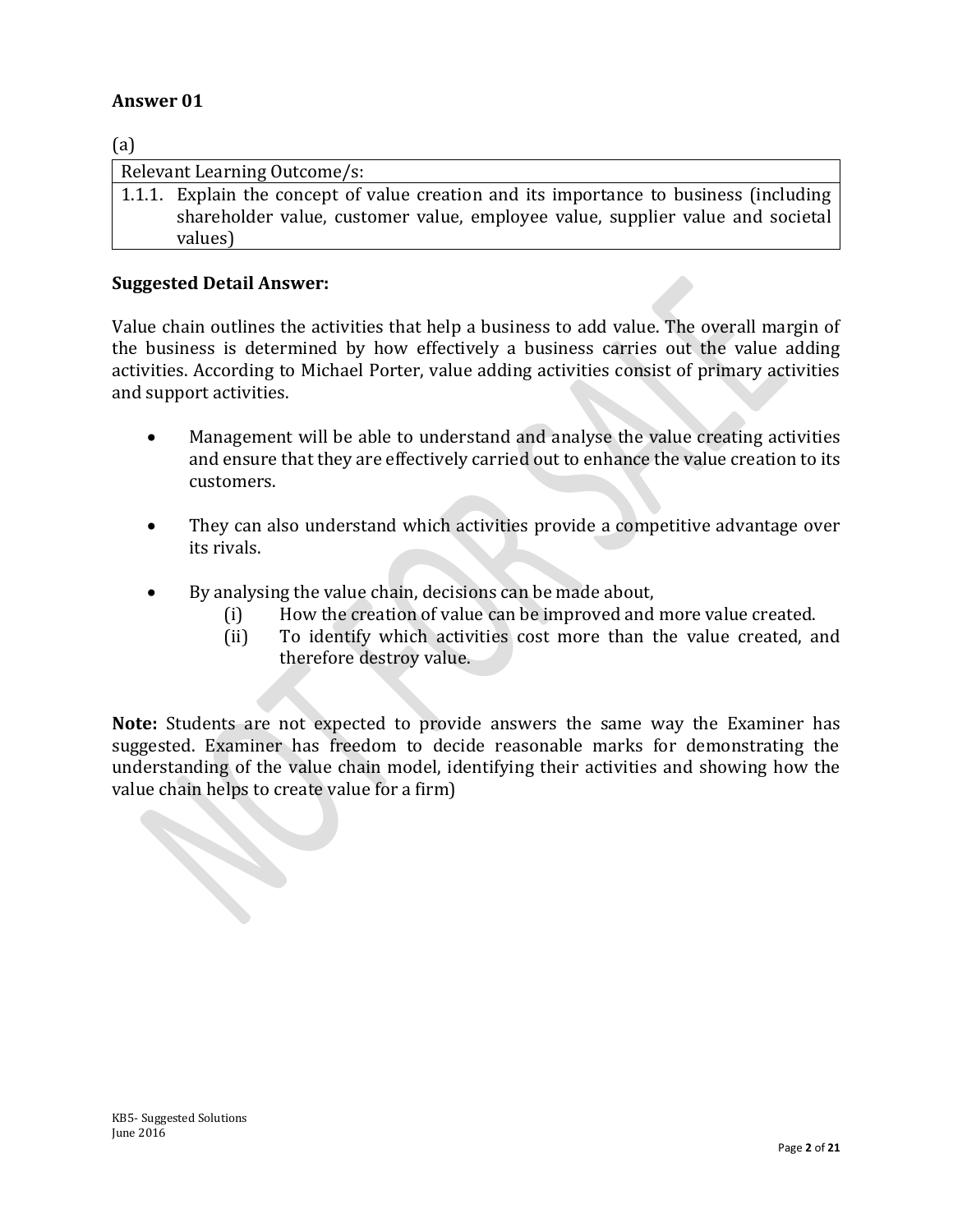(b)

|        | Relevant Learning Outcome/s:                                                           |
|--------|----------------------------------------------------------------------------------------|
| 1.2.1. | Explain the primary and supporting activities involved with creating value to business |
|        | (introduction to value chain)                                                          |

## **Suggested Detail Answer:**

## **Human Resource Management**

Business organisations depend on the quality and skill of the employees to achieve success. In order to ensure that the company maintains and enhances its competitive edge, the following factors in regards to human resources need to be ensured.

- 1. Attract the best academic and non-academic staff to the organisation over their rivals.
- 2. Employees are provided with the proper training and development to enhance their skills in conducting academic programs.
- 3. Pay and reward system is sufficiently attractive so that the company is able to attract them over its competition.
- 4. Implement systems to keep the work force motivated with proper staff welfare and grievance handling procedures.

#### **Technology Development**

Technology Development involves the adoption of technologies such as IT systems or new product development to support the primary activities. Therefore apex management can create value through new technologies in the following ways:

- 1. Develop an effective Learning Management System (LMS) to facilitate students to find learning materials and assessments.
- 2. Develop an effective learning environment by using modern technology in the class rooms.
- 3. Adopt modern technology to reduce the administration costs and increase the efficiency of the operational process

#### **Procurement.**

It consists of the procurement of material and other items from suppliers. Therefore Apex can get the material at the right time, at the right cost and quality required by using appropriate procurement procedures. Further Apex can create the value in the following ways:

- 1. Provide excellent services to students by using quality study materials
- 2. Improving the efficiency in the teaching and learning processes by using high quality teaching equipment (E.g. projectors, computers etc.)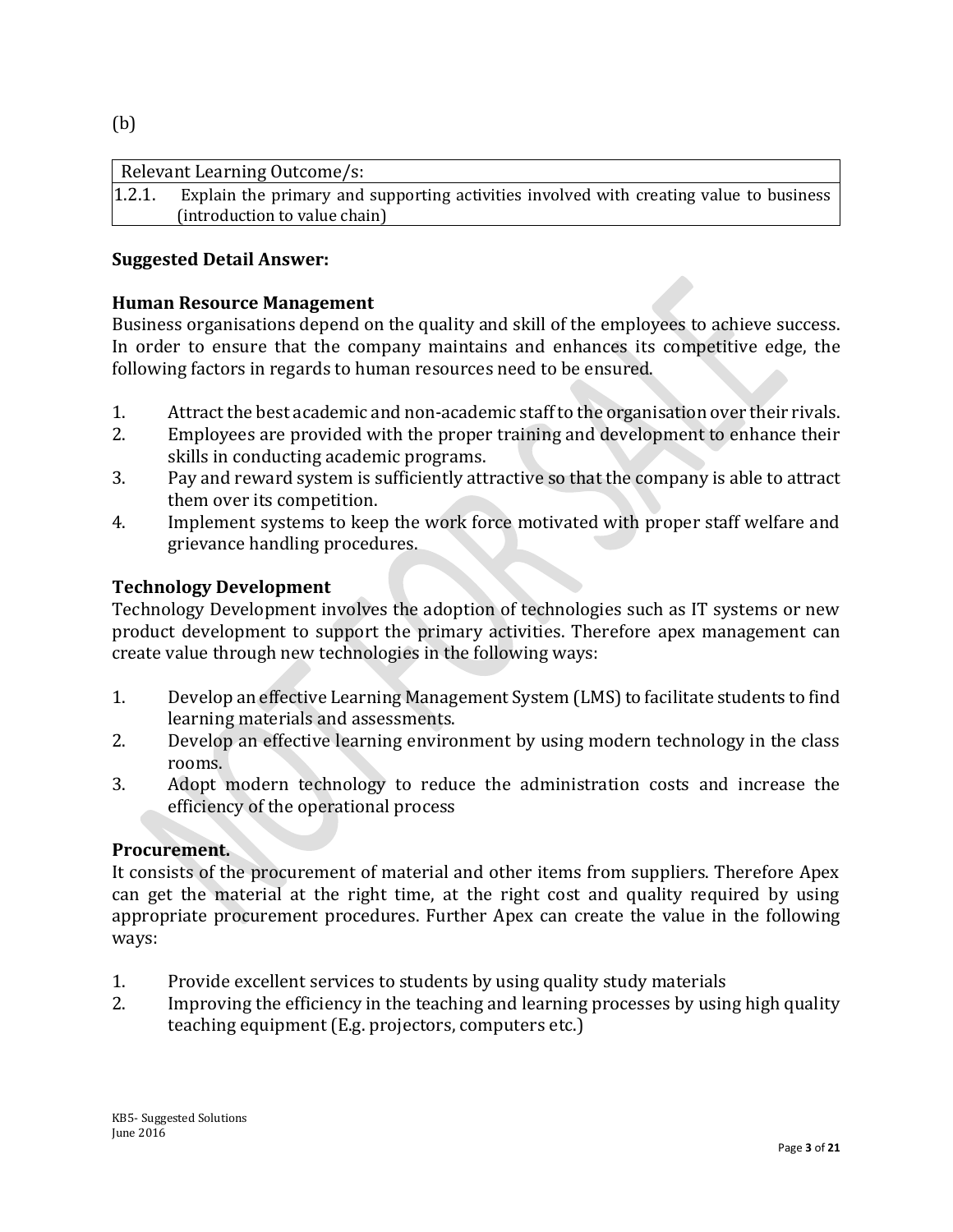# **Firm Infrastructure**

Apex can improve the value of its business by using appropriate finance, quality control or administrative systems based on the firm infrastructure as it is important for its strategic capability in all its primary activities. Therefore Apex may create the values in the following ways:

- 1. Provide high quality services to students by using proper administration and quality control systems.
- 2. Improving the efficiency in the teaching and learning process by using proper administration and quality control systems.
- 3. Improving the image of the organisation by providing quick responses to both student and employee inquiries.

**Note:** Examiner has the freedom to give reasonable marks for demonstrating the knowledge on possible ways of creating value by any supportive activity of the value chain.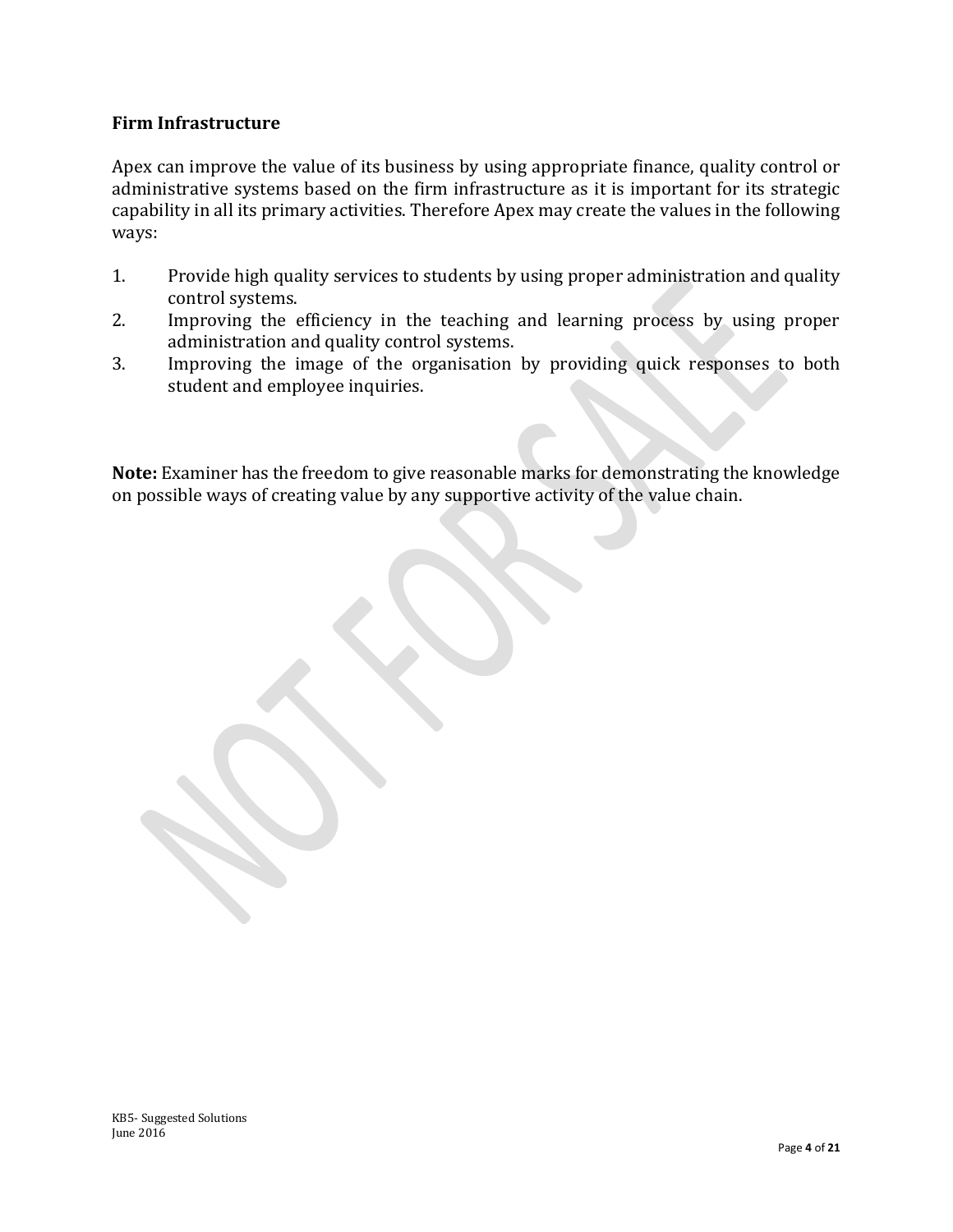| Relevant Learning Outcome/s:          |  |
|---------------------------------------|--|
| 2.4. Supply chain information systems |  |

#### **Suggested Detail Answer:**

- (a) In order to reduce the cost and improve efficiency various information technology applications can be used in supply chain management. Some of the most commonly used applications are,
	- 1. Internet Internet can be used to locate suppliers and find the best prices available in the market.
	- 2. Intranet Intranet can link external parties to the company's internal network. This could fast track the order placements with the purchasing department and also suppliers can be given access to parts of the intranet where they can have proactive information on fast selling items and prepare the required supply for future orders.
	- 3. Electronic Data Interchange (EDI) EDI can allow suppliers to connect with the organization electronically. Here unlike the intranet system, the supplier and Super Mart systems can communicate with each other. This can be used to place the order, review the progress of the orders placed and also for settling payments.
	- 4. Radio Frequency Identification Devices (RFID) RFID can be used to identify items of goods automatically. RFID can help Super Mart to have a more accurate record of their inventory, locate items easily and track the status of their orders from the point of dispatch by the supplier.

**Note:** Examiner has the freedom to give reasonable marks for identifying and explaining at least 04 methods of applications of information technology for improving the efficiency of the supply chain process in the given scenario)

- (b) If Super Mart implements an e-procurement system, the company will get the following benefits:
	- 1. Cost reduction by eliminating process inefficiencies and purchasing agent overheads.
	- 2. Reduced inventory levels. Since orders are easier and cheaper to place and process, Super Mart can order more frequently and, therefore hold less inventory.
	- 3. Wider source of suppliers. Goods can be sourced from a wider range of supplier and thereby can enable Super Mart to find the best price in the market unlike entering in to long term contracts.
	- 4. Quicker ordering. E-procurement can enable Super Mart to select and place orders online making the ordering process faster.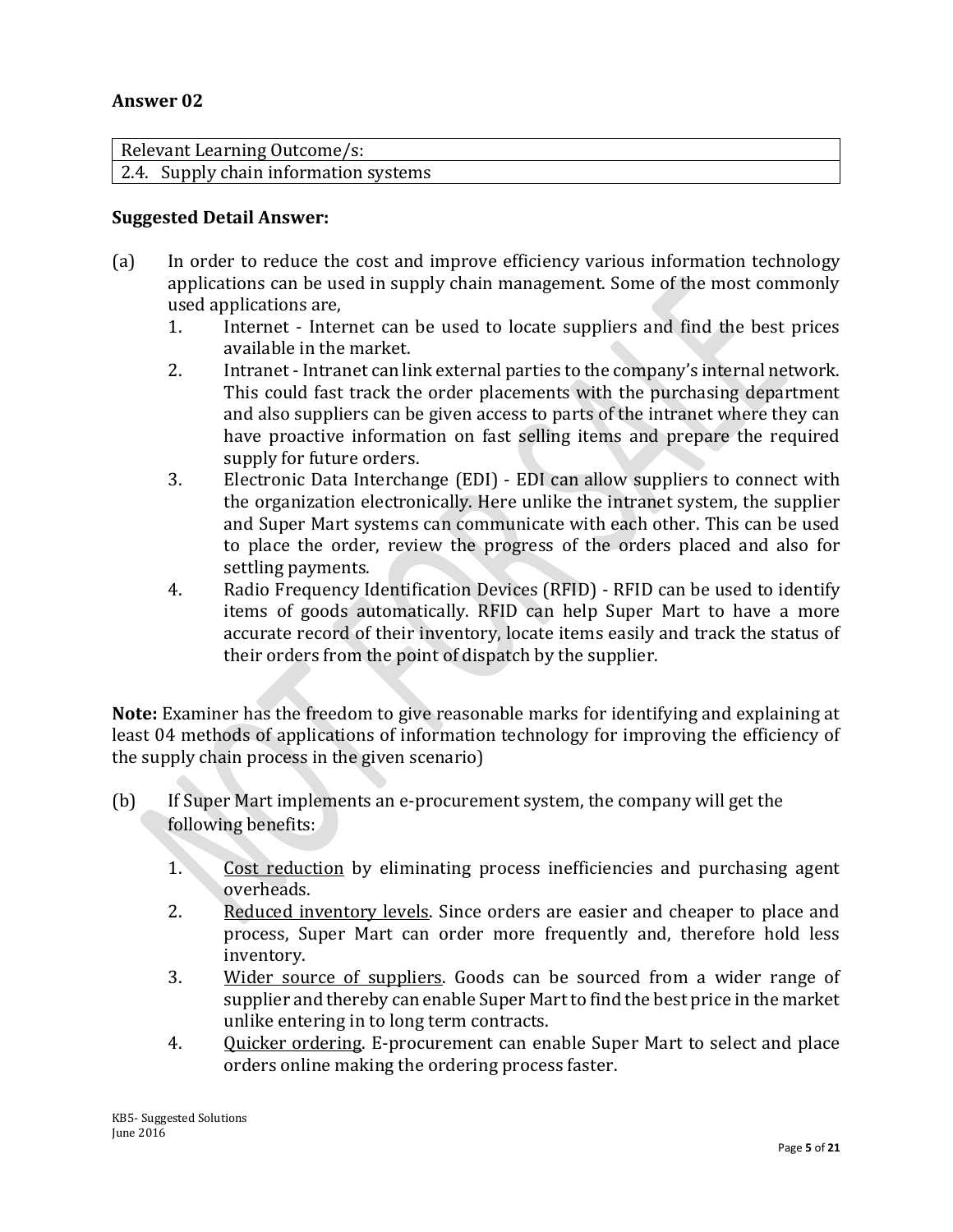- 5. Better control on parts of inventory. Provides greater transparency and accountability over manual processes.
- 6. Intangible benefits Staff is able to focus on their primary function and given greater process efficiency can enable Super Mart to reduce the head count of the Purchasing Department.
- 7. Credit control. Suppliers will be more willing to work with the company, as their manual work will reduce and the order management cost will be reduced. They will also have better transparency and better credit control.

**Note:** Examiner has freedom to give marks for any acceptable advantages of having an eprocurement system for Super Mart.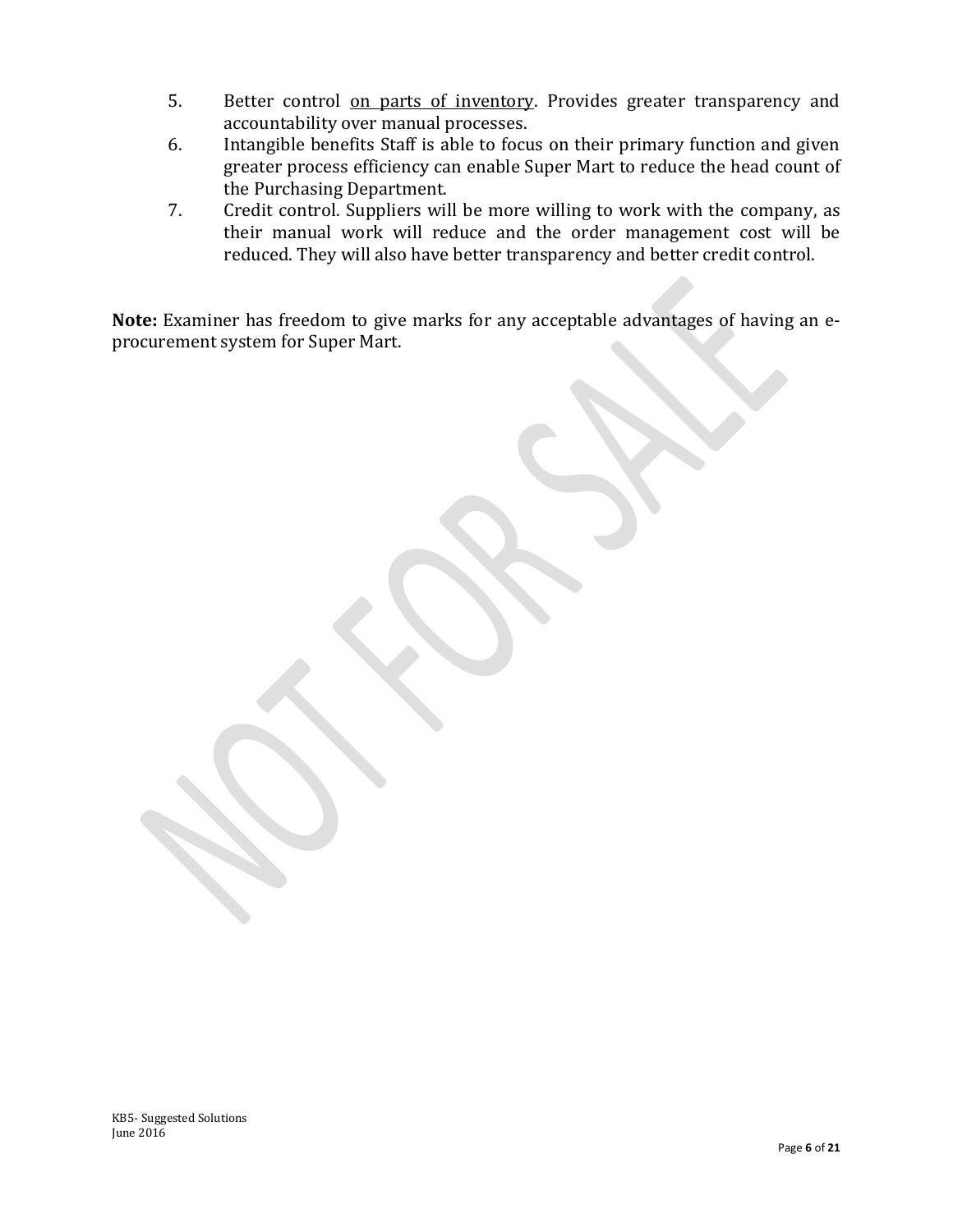Relevant Learning Outcome/s:

3.5.1 Analyse the systematic decision process in planning for locations

#### **Suggested Detail Answer:**

(a) The location of the operation is another aspect of operations where value can be created.

The following factors should be considered by Mission House when choosing a location:

- Close to key suppliers Manufacturers could benefit from locating their operations closer to their supply chain whereby they reduce the supply chain cost and overall lead time required to get the goods to the customer. Since Sri Lanka is unable to find its raw material from its own country it is viable to locate the factory in South Africa since administration and transportation costs are low.
- Cost

Companies can gain a competitive advantage over rivals, or at least maintain a threshold competence by locating their operations in a low cost location where costs of labour and materials are lower and benefit from low cost of production. Mission house should consider at which location they have low labour and materials costs. According to the information provided the average wages in South Africa is lower than Sri Lanka and due to the lower labour cost it is viable to set up the factory in SA. The high population and the low literacy rate provide a good opportunity to find unskilled employees for the factory.

 Close to Customers Locating operations close to customers could lower transport cost and lead time of outbound logistics. Since Mission House has its key customers in EU, Middle-East and USA, Mission House should consider a location with the lowest distribution cost to serve products to target customers.

- Community Factors Community factors may affect the willingness of existing employees to stay with the company and move to the new location. Therefore Mission House should consider where employees are willing to stay due to the community factors such as quality of life, quality of local services and quality of utility services etc. Thereby S/L will be a better location.
- Availability of infrastructure facilities Since Mission House is manufacturing tyres, it may need undisrupted power supply, water supply, communication and a good road system. Therefore those factors also become very crucial in selecting the appropriate site.

**Note:** Examiner has freedom to give marks for any acceptable factor relevant to the given scenario.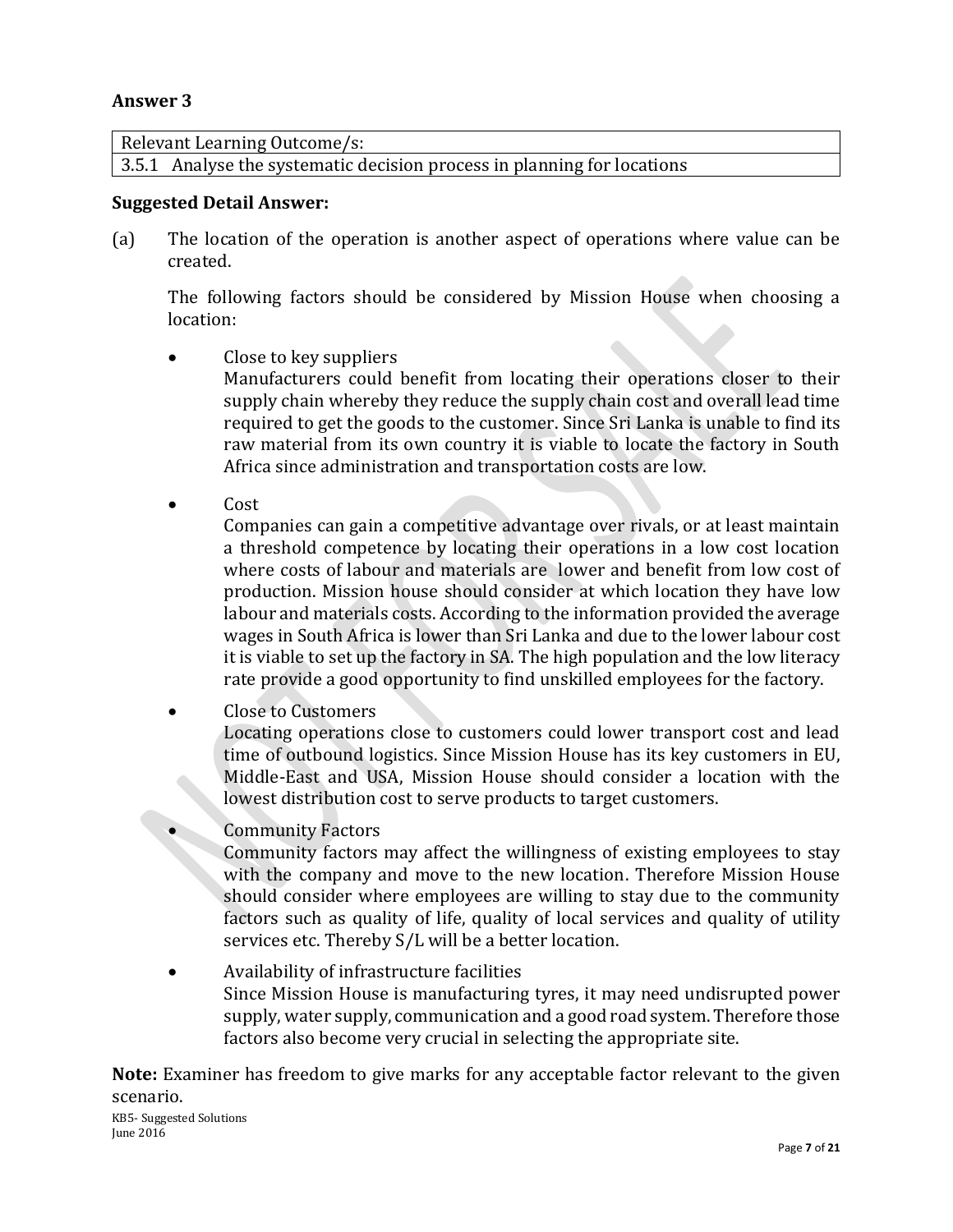- (b) There are different methods of deciding on a new location for operations
	- 1. Location cost-volume-profit (CVP) analysis Estimate the fixed costs and variable costs of operating at each possible new location, and select the least-cost location, based on expected activity levels.
	- 2. Centre of gravity method Look for a location that is geographically in a location that seems to minimise total travel times and transportation times (for inward bound raw materials and outward-bound finished goods), and so is expected to minimise shipping/transportation costs.
	- 3. Factor rating method

Identify the factors that should affect the location decision and award a maximum rating score (a weighted maximum number of marks) to each factor. Then for each possible location, decide the score for each factor. Add up the scores for each location for all the factors. Select the location with the highest total score.

**Note:** Examiner has freedom to give marks for any acceptable method relevant to the given scenario.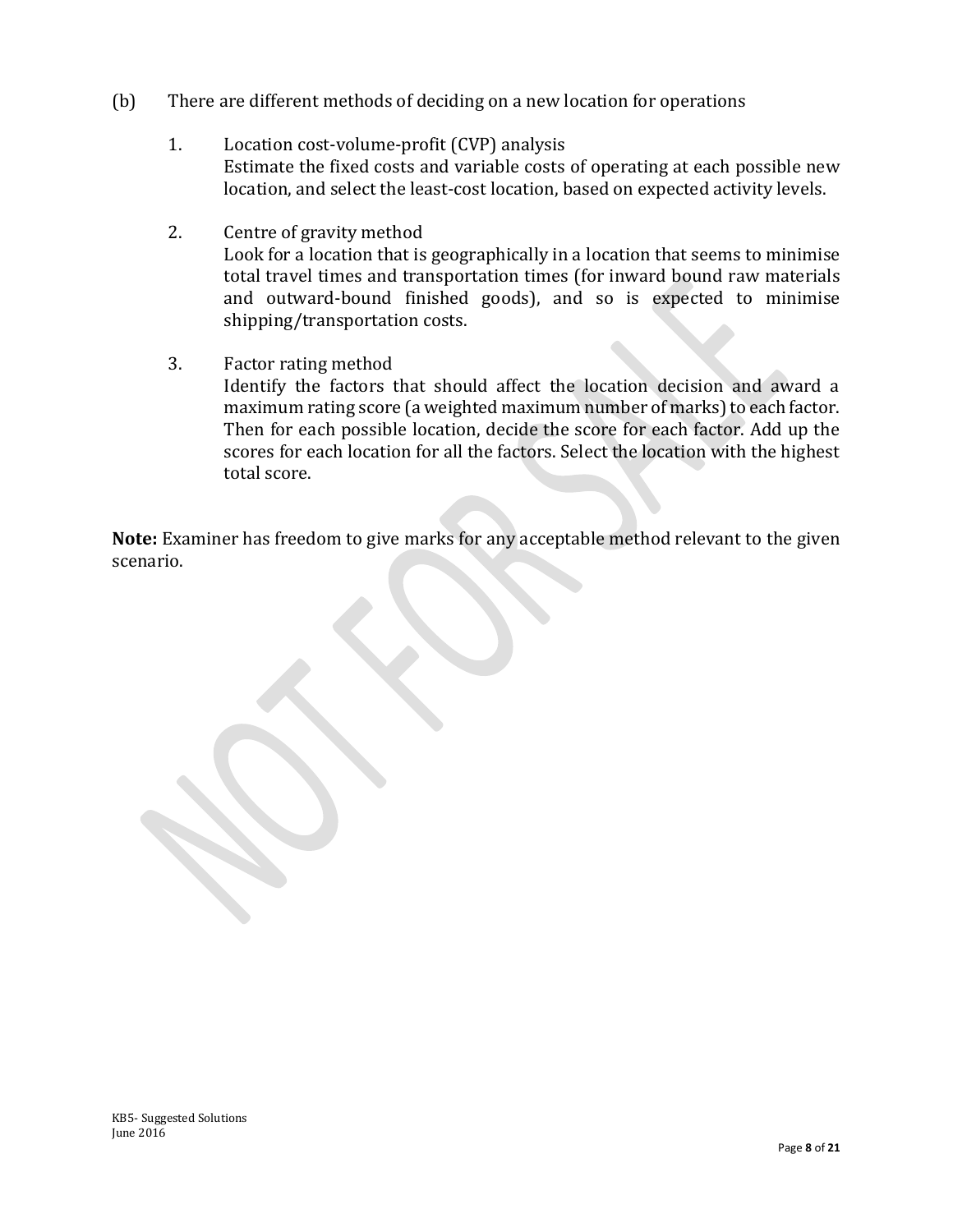Relevant Learning Outcome/s: 5.6.1. Analyse how to incorporate knowledge management to enhance business performance (including knowledge worker/knowledge codification, knowledge abstraction and knowledge diffusion/managing tacit and explicit knowledge)

#### **Suggested Detail Answer:**

(a) **Outline** four (04) features of a learning organization.

Features of a learning organisation are,

- (i) A Learning approach to strategy Strategy development is based on experimentation and feedback. The organization learns from experimenting and adapts.
- (ii) Participation in policy making All members of a learning organization have the opportunity to contribute to policy making. Everyone can contribute to the learning process.
- (iii) Information Information is used, not as a method of management control, but as a resource for the entire organization to use.
- (iv) Accounting system

Accounting systems are designed so that they assist in learning. In particular, accounting systems provide information about how cash is generated and used, because cash is a key resource.

- (v) Boundary workers and gaining knowledge from the environment Members of the organization who come into contact with the external environment should pass on to others within the organization all the information they gather from the environment.
- (vi) Learning Culture Everyone who works for the organization understands that part of their task is to keep improving their knowledge and to share their knowledge with other members of the organization.

**Note:** Examiner has freedom to give marks for any acceptable features of a learning organization relevant to the given scenario.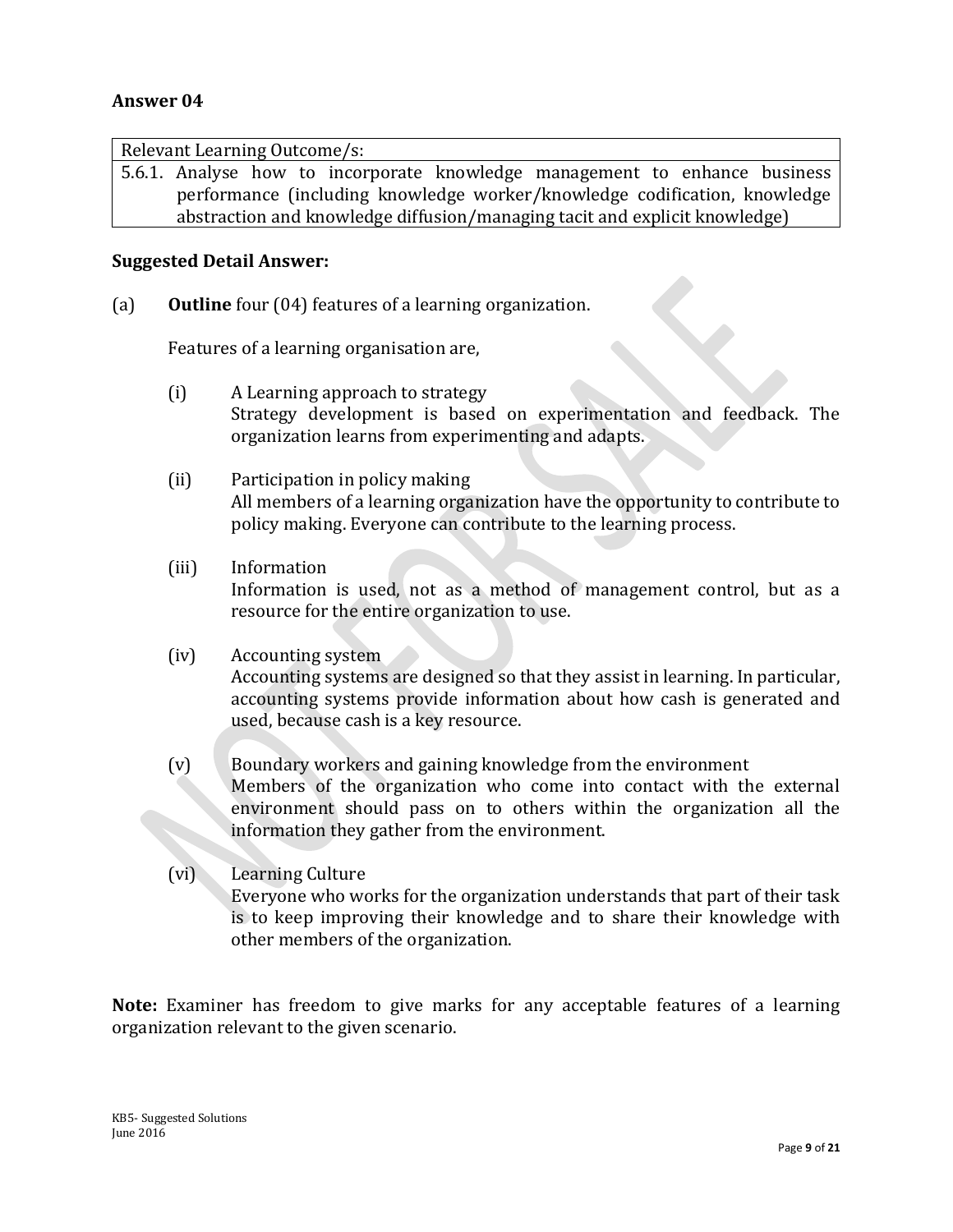(b) **Analyse** how a learning organization culture can enhance the performance of Protect.

Protect has operations in a variety of countries and have a member base of 3,500. The challenges they face in each country could be quite unique. If the knowledge of these workers in different countries can be shared within the organization, they could immensely enhance their performance. Some of the ways in which a learning organization culture could enhance their performance are as follows,

- (i) They can share different ways in which they have been able to influence policy makers in different countries that could enable new projects to be implemented faster minimizing resistance.
- (ii) New members (both volunteers and employees) can be trained faster reducing the learning curve of onboarding new members.
- (iii) People can experiment using different strategies that have been effective in different countries and reduce experimentation failures.
- (iv) Researchers can learn from the work of other researchers throughout the organization which can enhance the quality of their work and speedup the research process.
- (v) Reduce the cost of operations by avoiding duplication of work by strategies that have failed to deliver results irrespective of cultural differences.
- (vi) Makes the tacit knowledge more explicit and easier to transfer. This could avoid difficult and time consuming methods of accessing knowledge that is sometimes buried in paper archives.
- (vii) Make members more collaborative and build informal networking among members.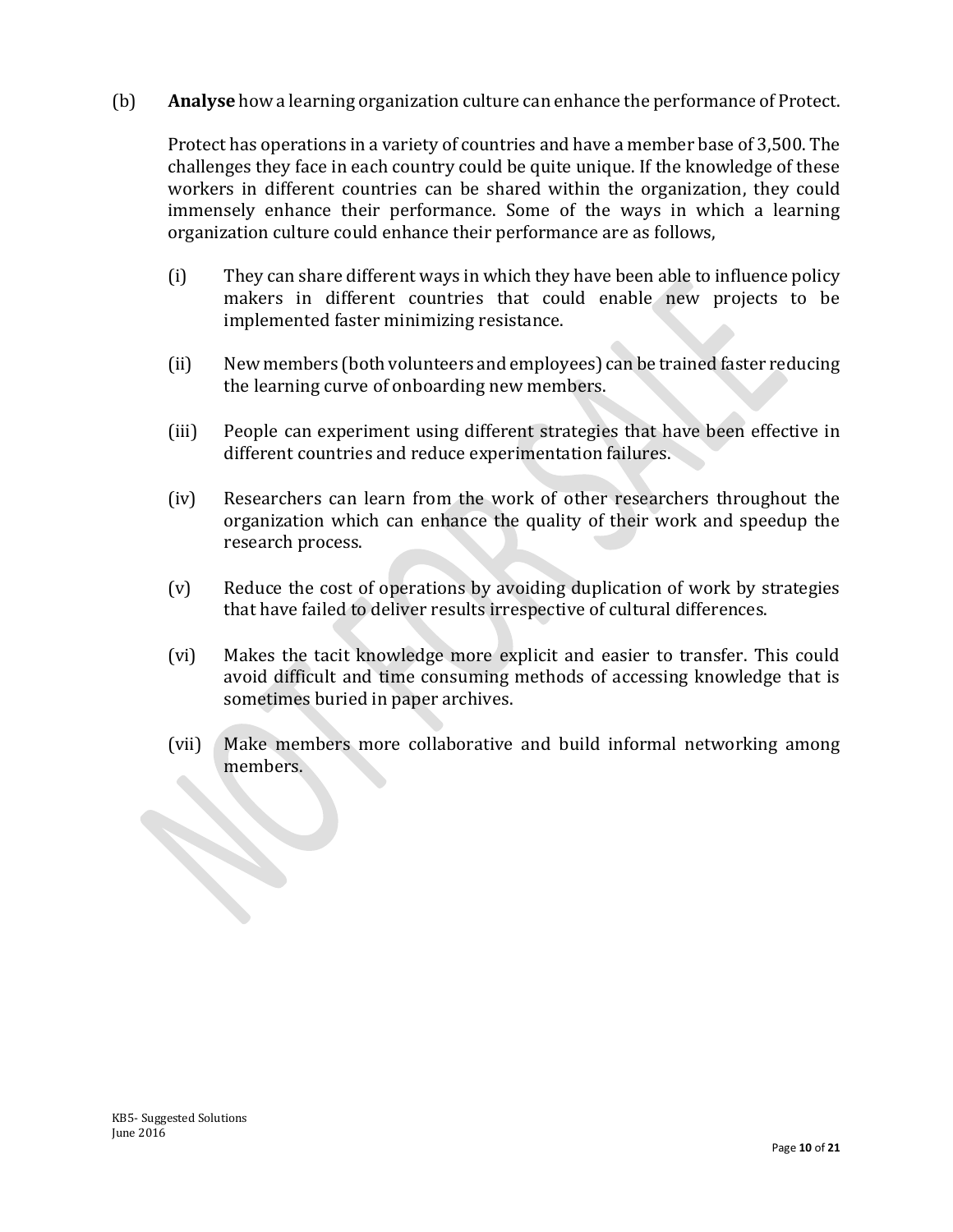(a)

Relevant Learning Outcome/s: 5.8.1. Identify main leadership approaches (including trait approach, behavioural approach and situational approach to leadership)

# **Suggested Detail Answer:**

Situational leadership theory proposes that the most effective approach to leadership depends on the work situation. There is no one right way to lead that will fit all situations. The ability of a manager to be an effective leader depends on the particular situation (which can vary) and the leadership style that they use.

(b)

Relevant Learning Outcome/s: 5.8.2. Recommend appropriate leadership types for different business situations

#### **Suggested Detail Answer:**

Hersey and Blanchard developed another situational theory and argue that the most appropriate leadership style depends on the work situation. Hence the leader should change their leadership style to meet the requirements of the work situation. According to them subordinates or team members are at different levels of personal development. The appropriate leadership style depends on the maturity of the subordinates. According to Hersey and Blanchard, the maturity of the members depends on:

- a. Competence in their job maturity.
- b. Commitment to the organisation's goals psychological maturity.

According to them, leaders engage in,

- a. Directive activity. Giving guidance and direction.
- b. Supportive activity. Giving social and emotional support.

Appropriate level of activity from a leader depends largely on the maturity of the team.

They identify 4 leadership styles:

- (i) Delegating style. Amount of directive activity low and amount of supportive activity low.
- (ii) Telling/Directive Style. Directive activity high and supportive activity low.
- (iii) Supporting/Participating Style. Supportive activity high and directive activity low.
- (iv) Selling style. Both activities high.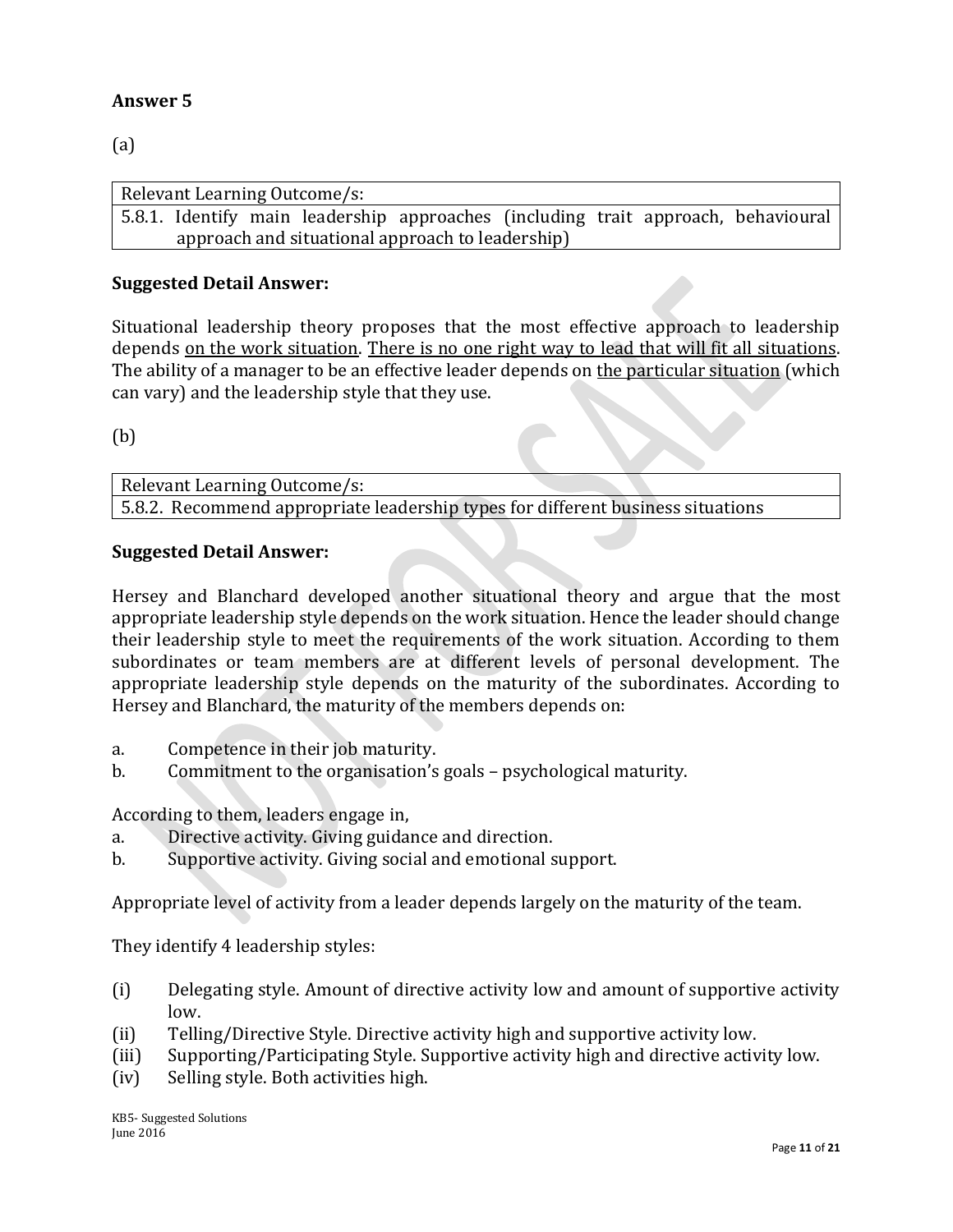When analysing the two teams under Nilan, Project team A seems to be at a higher level of subordinate maturity when compared to Project team B. The Project team A leader is well experienced and has worked with Nilan for a long time. The average experience of the team is also greater. Hence the competence in job maturity is higher. At the same time, they are a high performance team and meets targets within the given time frame. Hence the psychological maturity also seems to be higher compared to Project team B. Considering the same, a delegating style of leadership style seems more appropriate for Project A as Namal (project leader) understands the expectations of Nilan and the team is capable of delivering organisational expectations. They are capable of making the decisions and seem to be less reliant on Nilan. Hence, the delegating style seems more appropriate.

In the case of project B, the Supporting Style would be more appropriate. Manik is experienced and has a track record of delivering results. Hence too much of direction could demotivate her. However since the team lacked direction from the previous project leader and are behind the scheduled timelines, a high level of support activity would be required from Nilan.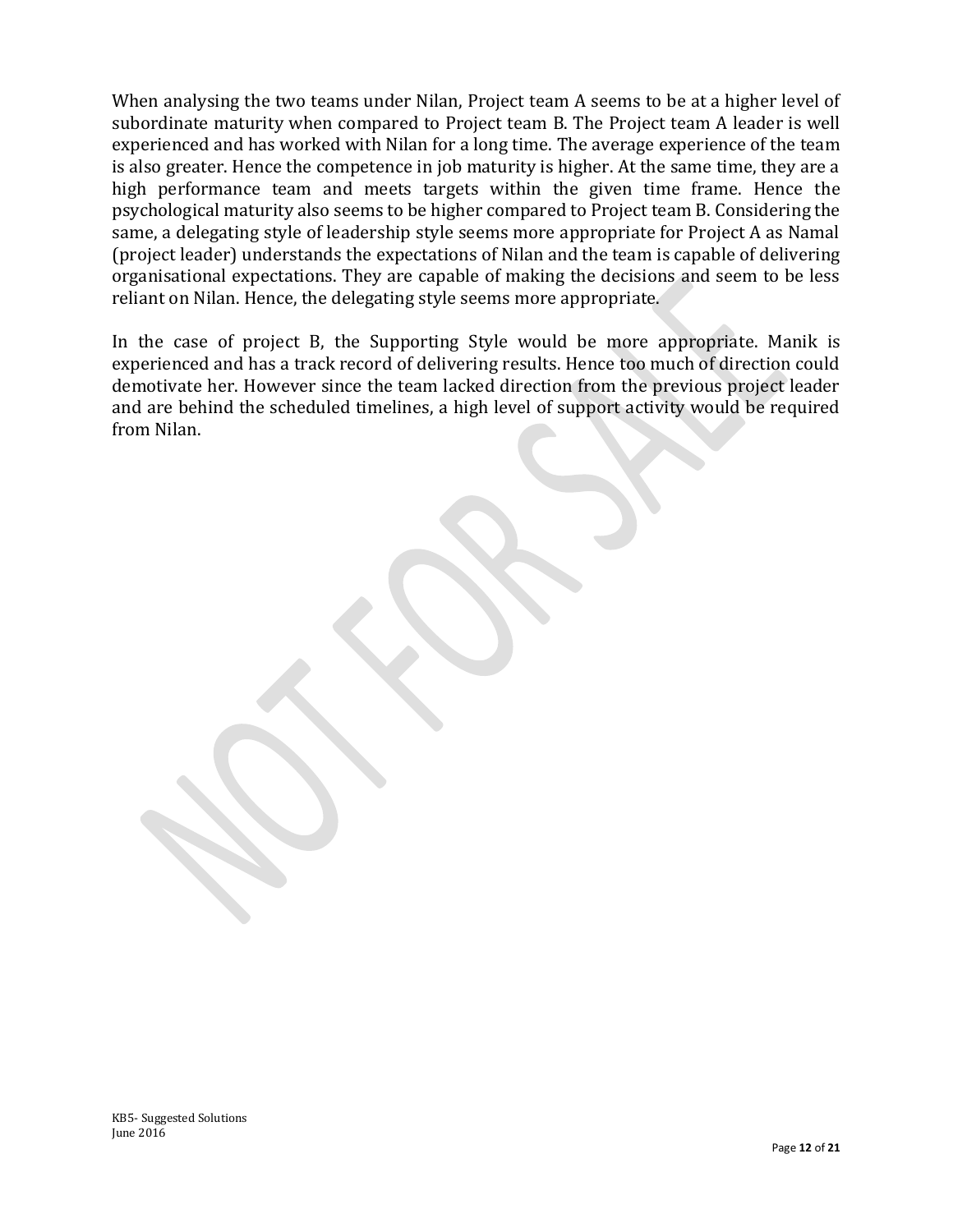# **Section 2**

# **Question 6**

(a)

| Relevant Learning Outcome/s:         |  |  |
|--------------------------------------|--|--|
| 4.7. Managing the product life cycle |  |  |

# **Suggested Detail Answer:**

According to the given scenario, the hotel is at **maturity stage.** It can be further proved by the following features given in the scenario.

- Riverside Hotel experienced a rapid growth in the past years in terms of number of guests and profits. Further the hotel has faced a slowdown in the growth rate.
- Market share and profits have also faced a declining trend. However the hotel is still generating positive cash flows.

Therefore it was noted that the hotel has passed its growth stage of the PLC and now arrived to the maturity stage.

#### (b)

| Relevant Learning Outcome/s: |  |
|------------------------------|--|
| 4.8. Service marketing       |  |

#### **Suggested Detail Answer:**

As the hotel is in the service business, the extended marketing mix (7Ps) will be applied. Therefore the service marketing mix relevant to Riverside Hotel is given below.

#### **•** Product

Product consists of luxury rooms and suites, and other facilities such as a swimming pool, gymnasium which are available to all resident guests and a business centre, spa, and an ayurvedic center which are available on payment. Therefore all the service components and brands of each service can be included into the "Product" of the given scenario.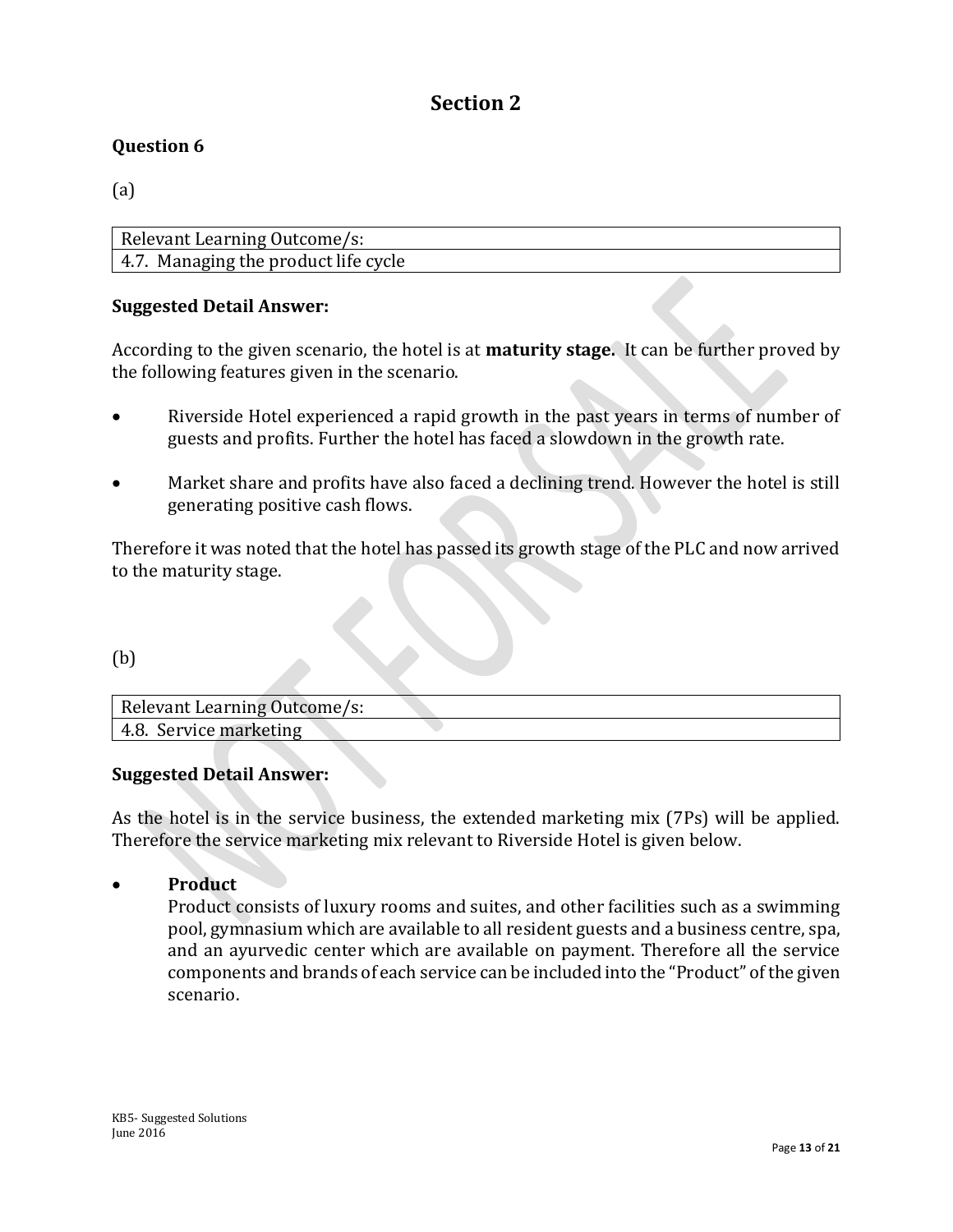# **Price**

All the listed prices of each service and payment terms and conditions can be included in the price element of the marketing mix. Therefore prices of rooms and suits, discounts rates and payment methods and conditions belong to the price element.

#### **Place**

Location of the hotel is included in the place element of the marketing mix. The Place is a very important element in the marketing mix for a hotel to attract customers. The location of the hotel is the place where services are provided and received by the customers.

#### **Promotion**

The Promotion element consists of all the promotional efforts of the Riverside Hotel. Therefore advertising, sales promotions, public relations, personal selling, direct marketing etc. adopted by Riverside Hotel includes to the promotional element, e.g. seasonal discounts.

#### **People**

All the human elements involved in providing services include the people element of the marketing mix. The services provided by the waiters in the restaurant of the hotel, management, room service staff, staff in the reception to welcome the guests to the hotel are a few examples of the people element. They can create a pleasant environment to customers and it has a direct impact on customer satisfaction of the services provided by the hotel.

#### **Processes**

Process is the steps to be followed by guests for getting the service of Riverside Hotel. For E.g.: The hotel must ensure that customers make reservations for rooms and food before they arrive at the hotel.

#### **Physical evidence**

All the physical aspects that may have an impact on the quality of services provided by Riverside Hotel will consist of physical evidence. The architectural design of the Riverside hotel, staff uniforms, colours used by the hotel, decorations, website design, are a few examples for physical evidence of the hotel. It can provide very powerful images to attract customers to the hotel.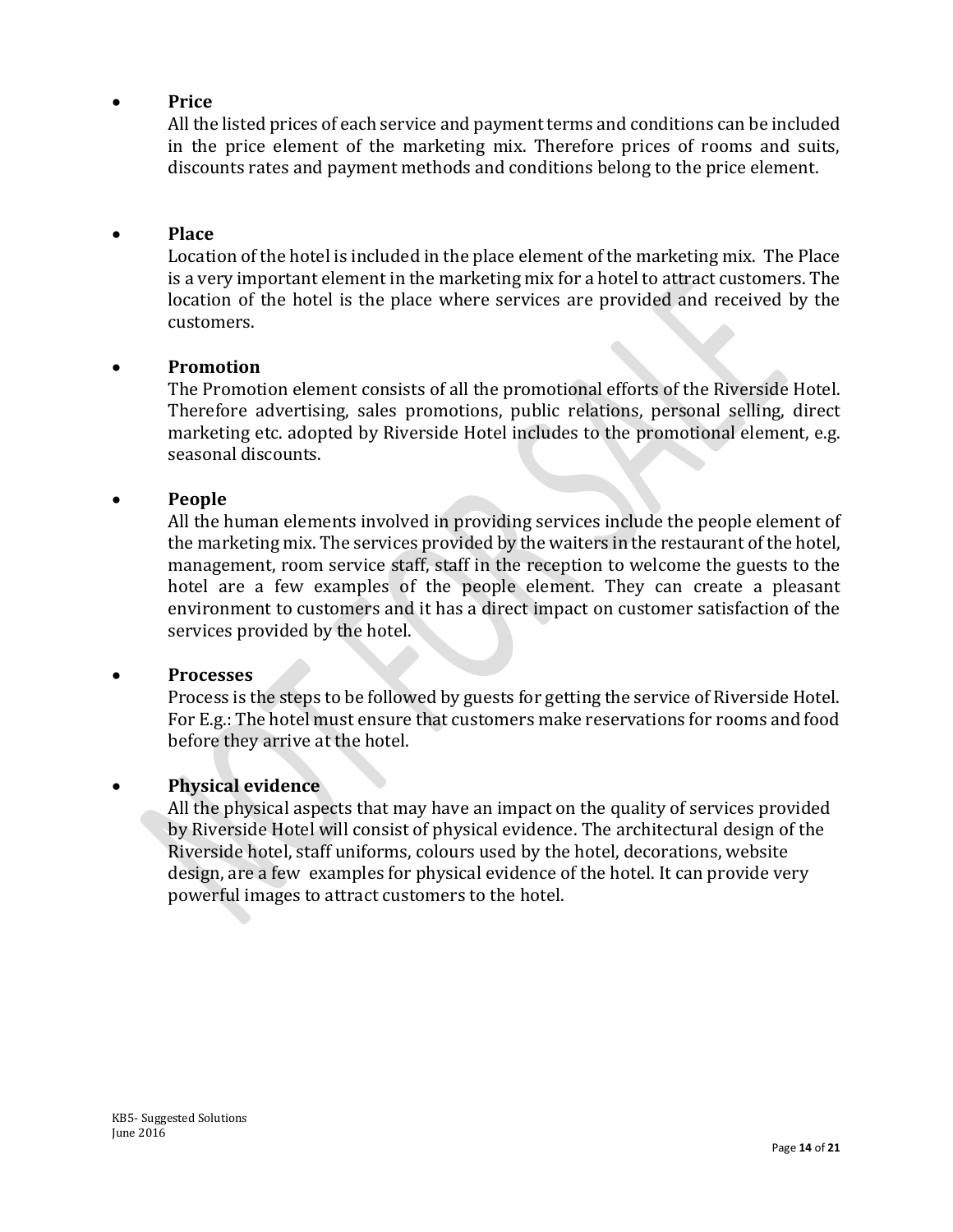# $(c)$ **Suggested Detail Answer:**

# **Product**

The hotel management should consider some modifications to the product element with the following improvements for the purpose of increasing sales

- Luxury rooms and suites need to have more space and facilities given to it and the suites should have more space than the luxury rooms.
- The beds have to be larger and more comfortable.
- Provide more facilities for guests- for example suites could be given free access to the spa and the ayurvedic center, while luxury rooms could have free access to one of them.
- A more private dining area for guests of luxury rooms and suites.

# **Price**

The Riverside Hotel management can make the following modifications to the price element for improving the performance of the hotel.

- Revise the room rates for the suites based on the number of guests.
- Offer special discounts for seasons and types of guests.
- Arrange facilities to make payments by different channels etc.
- Offer special packages for special groups such as families and staff of different companies.

# **Place**

The Riverside Hotel management can make the following modifications to the place element for improving the performance of the hotel.

- Ensure the environment is clean and there are no disturbances to the customers
- Take action to develop the surrounding road system for improving the convenience of customers to access the hotel premises.

#### **Promotions**

The Riverside Hotel management can make the following modifications to the promotion element for improving the performance of the hotel.

- Design new advertising campaigns
- Carry out sales promotions by offering special rates offering special discounts for frequent occupiers of luxury rooms or suites based on a loyalty program.
- A direct marketing campaign using social media and web base promotions etc.
- Designing new PR programs to enhance the credibility of the hotel

#### **People**

The hotel management can take the following action to improve performance through people.

- Allocate staff to handle the needs of guests in luxury rooms and suites. Special training might be needed on how to interact with guests.
- Motivating hotel staff by deploying an attractive rewards scheme.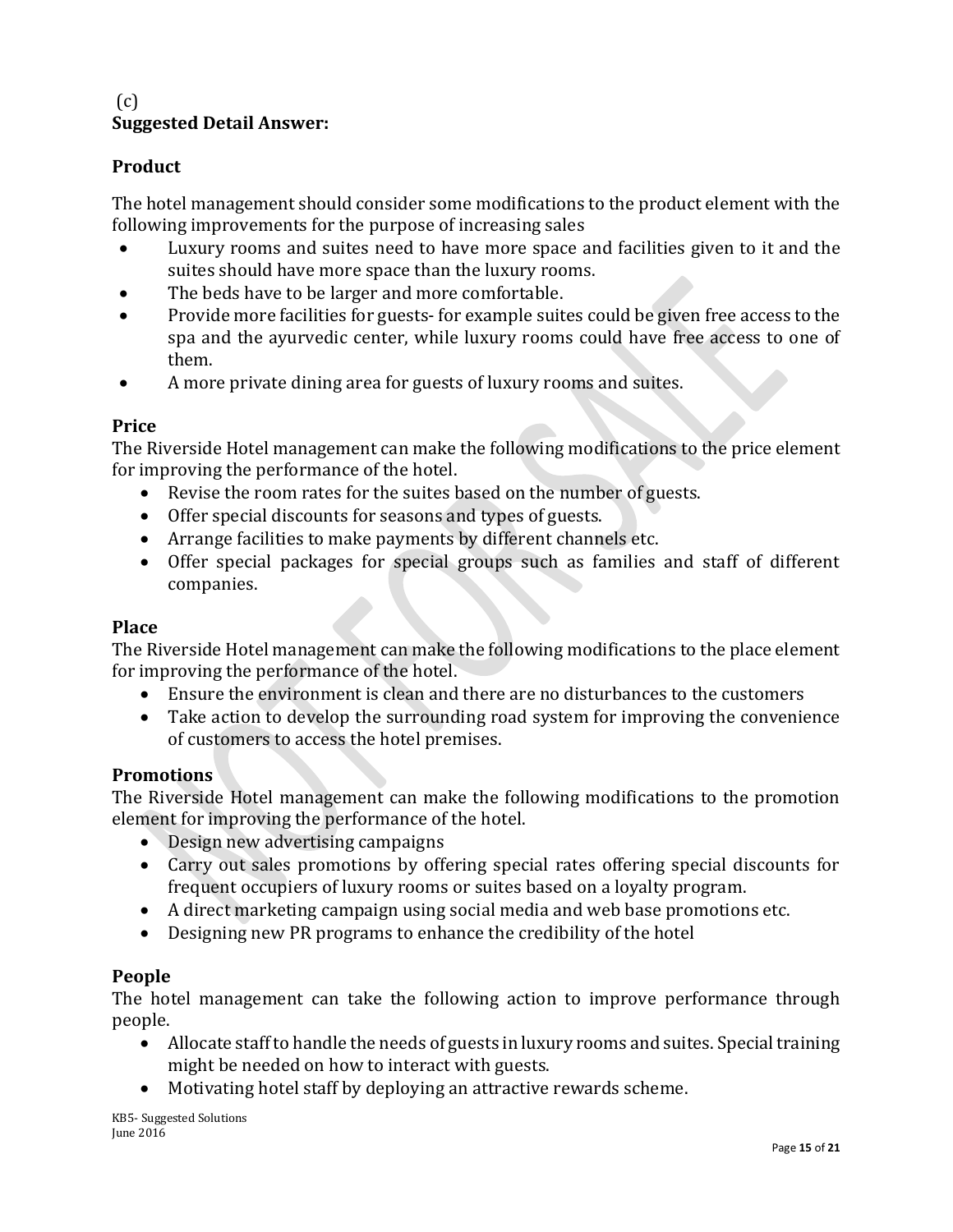# **Process**

The hotel management can take the following action to improve processes which leads to higher customer satisfaction and to improve the results of the hotel.

- A faster check in and check out process for the luxury rooms and suites.
- Introduce an easy to use online booking system etc.

# **Physical evidence**

The hotel management can take the following action to improve the "physical" evidence element.

- An enhanced ambience for the luxury rooms and suites. Each suite could be decorated on a unique theme (jasmine suite and lotus suite and so forth).
- Refurbishment/construction to make the location more natural and relaxed.

**Note:** Examiner has freedom to give marks for any acceptable suggestion for improving the marketing mix of the hotel)

(d)

| Relevant Learning Outcome/s:          |  |
|---------------------------------------|--|
| 4.9. Customer relationship management |  |

Customer Relationship Management (CRM) is the establishment, development, maintenance and optimization of long-term, mutually valuable, relationships between consumers and organisations. Many companies provide customised services by using CRM based computer software and customer databases. Therefore the Riverside hotel can obtain certain benefits by having a good customer relationship strategy.

The benefits to the hotel are given below:

- Hotel management can ensure that customers have a memorable experience and thus also generate positive word of mouth and revisits.
- Help to boost the reputation of the hotel and further boost revenue and occupancy based on positive word of mouth recommendations.
- Good CRM will also ensure that the hotel will obtain feedback from customers and the hotel should take action on specially the negative comments. This will help to improve the operations of the hotel.
- Ability to identify customers who have come many times to the hotel. This will also enable to implement loyalty cards, and promotions for customers who are in this category. Further their choices/preferences could be noted and adhered to and the check in for such customers could be handled faster.
- Further good CRM could ensure that the hotel collects data on all customers. This will give a rich pool of data such as demographics, preferences of the customers which will aid in decision making.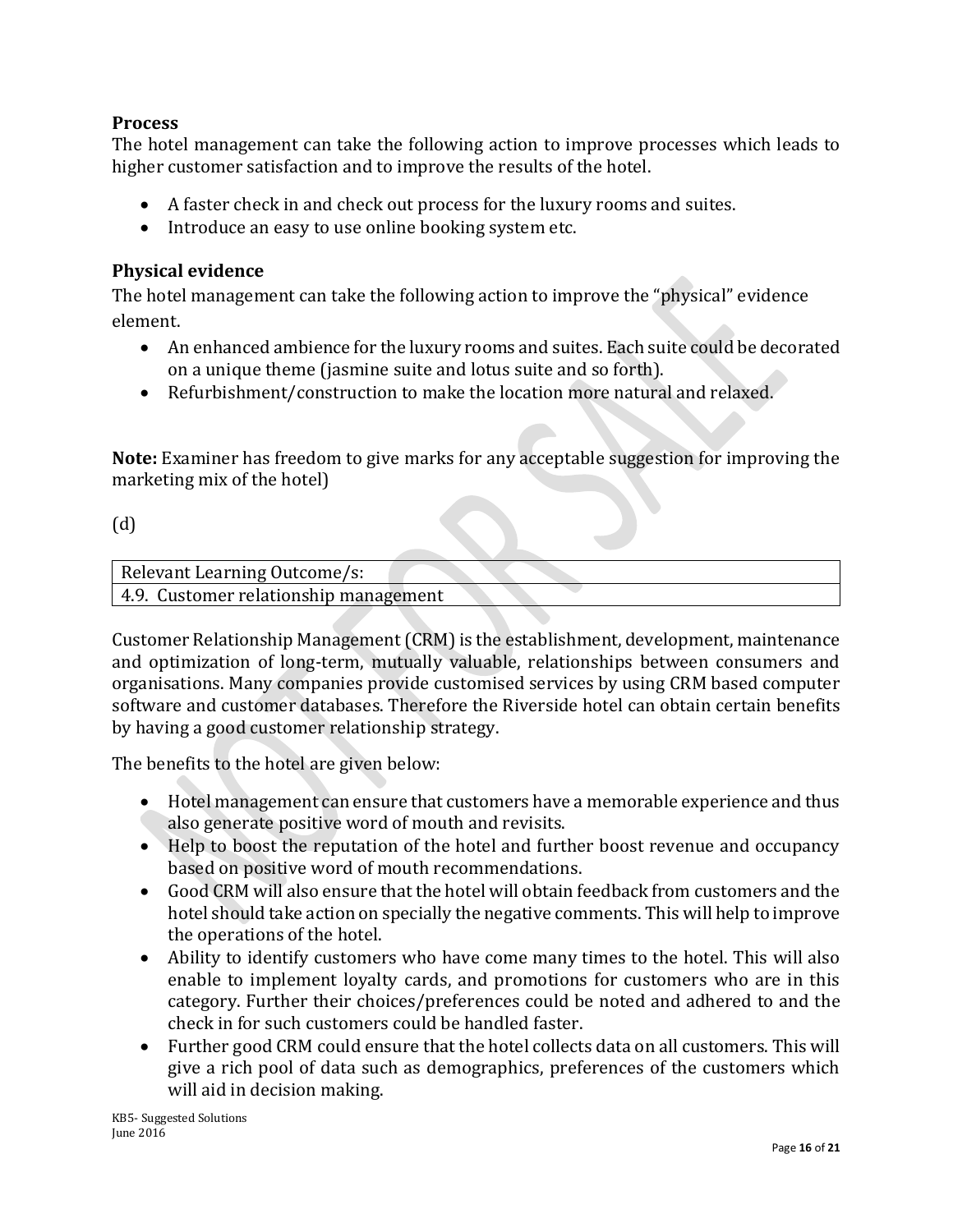For example if a lot of visitors were observed to prefer peace and quiet and closeness to nature, the hotel could now take action to further ensure that it happens. Further this pool of data will also give insights on consumer behavior, what are the consumers' wants and how they decide their requirements. Example whether the consumer is price sensitive or not.

**Note:** This is not a direct theory based question. Students are supposed to answer based on their general understanding of CRM. Therefore the examiner has freedom to give marks for any acceptable benefit of CRM to the hotel.

# **Answer 07**

| Relevant Learning Outcome/s:            |  |  |
|-----------------------------------------|--|--|
| $\vert$ 6.3. E-business (Pages 285-286) |  |  |

#### **Suggested Detail Answer:**

(a) There seems to be an emerging trend in Sri Lanka to buy books online. However 70% still prefer to buy books from physical stores. The following issues need to be considered when Denuma is to establish an online business division:

## 1. **Value Proposition**

How could the online platform provide value to the customers? 35% of the people who bought books online have mentioned "convenience" as a consideration. Hence the online platform will have to give considerable attention to the speed of the system and user friendliness.

 $\mathcal{L}_{\mathcal{N}}$ 

#### 2. **Revenue**

How will the business generate revenue for the company? The online platform can give access to markets that Denuma has not already reached. However, already they are present in all major cities in the island. Hence, additional revenue generation from the online business platforms through untapped markets could be questionable.

# 3. **Market opportunities**

What is the potential market size? What is the market segmentation? Since there seems to be a lack of availability of books in the local market, especially in the international textbook market, there could be a potential market opportunity to cater to this segment. Since the higher education students are much more tech savvy, the potential to buy books online could be higher. There is no longer a need to operate expensive retail locations with sales staff; the company can provide these books at lower prices than the competition which can result in an increase in revenue and profitability.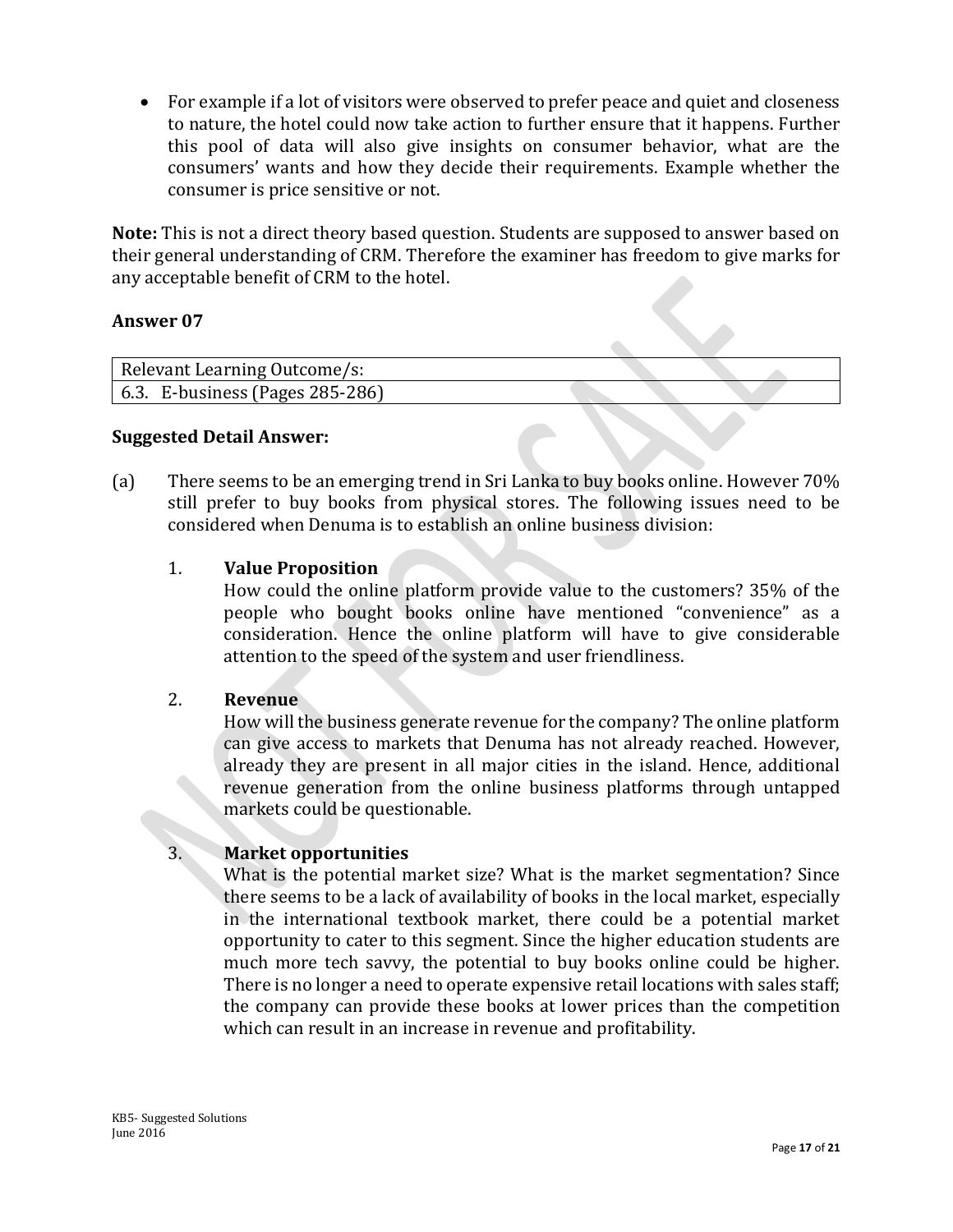# 4. **Competitive environment**

The case doesn't provide much information about the competition in the local market. Both local and international online competition need to be considered.

# 5. **Competitive advantage**

In this case although the case is not specific, they would be able to offer a wide range of books at lower prices.

# 6. **Market strategy**

How will they enter the market to attract customers? Since 70% of the surveyed participants preferred to buy books from physical stores, they will have to carry out a lot of promotion and advertising to create awareness of the advantages.

# 7. **Organisation of operations**

How will they change their current processes to adopt to the delivery of services through an online platform?

# 8. **Management Team**

Who will be responsible to manage the operations? Mr. Sukitha will have to initially lead the team if they are to set up an online operation as he has the most experience setting up an online business.

**Note:** The students are not expected to provide answers to the extent that is provided above. Therefore the examiner has freedom to give marks for any acceptable explanation about the issues to be considered in establishing an online division.

# (b)

| Relevant Learning Outcome/s:             |
|------------------------------------------|
| 7.3 Strategic purpose of an organization |

# **Suggested Detail Answer:**

Strengths

- Denuma has more than 22 years of experience and a good reputation in the stationary industry in Sri Lanka.
- Sukitha's experience in working for a leading book store chain in UK and his involvement in setting up the online sales channel for the book store.

Weaknesses

- Varieties of publications are limited. Denuma Publishers were mainly from Authors of Piyadasa's friends and books are hardly selling.
- 20% of the book store space was taken by non-moving publications.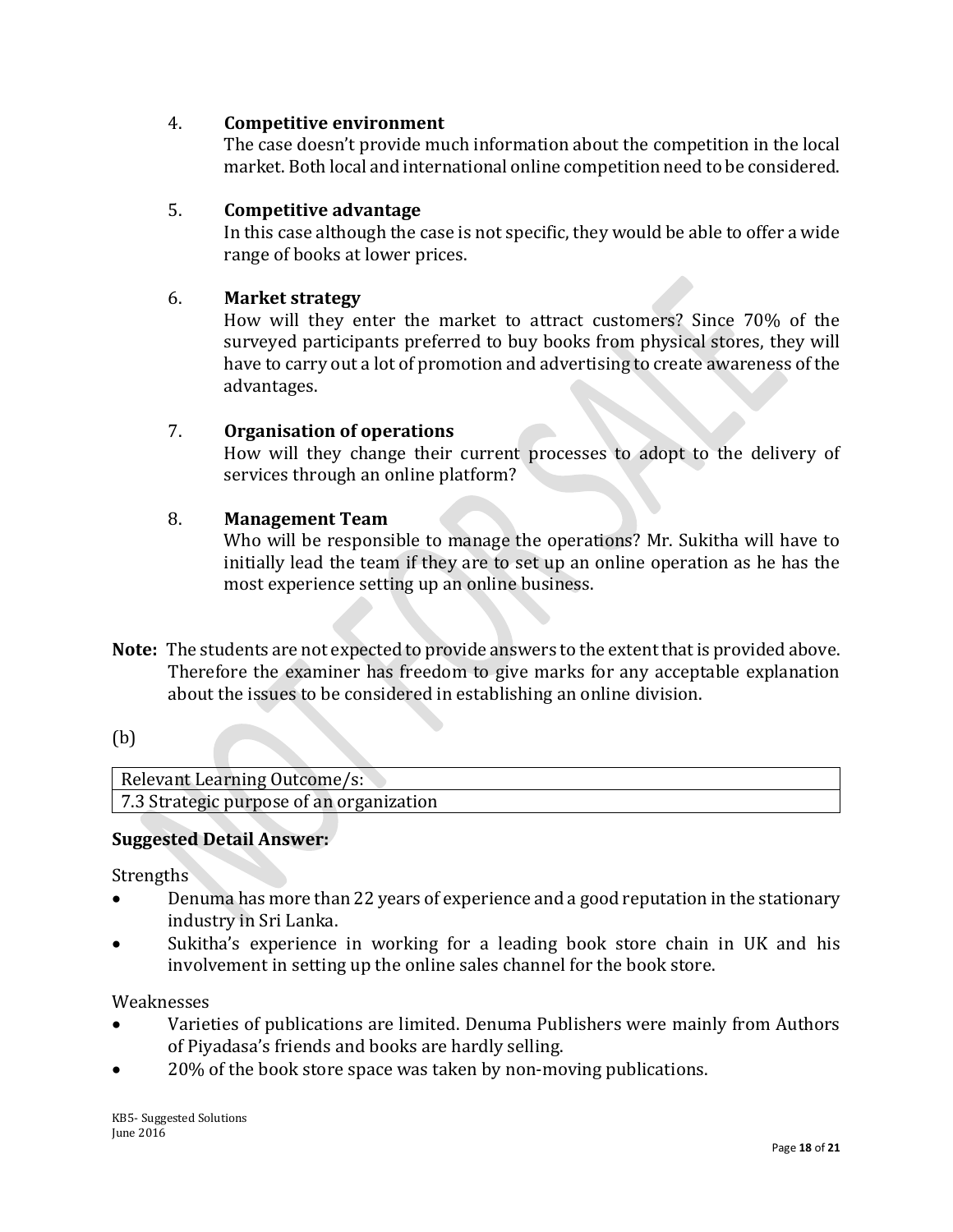Opportunities

- 30% more people entered higher education in 2015. Willingness to purchase books via internet will increase.
- 33% of the survey participants have purchased at least one book online and it means that there is an opportunity to increase the percentage further in the future.

Threats

 Online purchasing is not that popular in Sri Lanka and as a result 70% of Sri Lankans prefer to buy books from physical stores. Therefore it appears that there is no threat. But with the introduction of a new business, the possibility of new entrants to the on line market cannot be ruled out.

**Note:** The students are not expected to provide answers to the extent that is provided above. Therefore the examiner has the freedom to give marks for the general explanation about the strategic planning process relevant to the given scenario.

(c)

Relevant Learning Outcome/s: 7.6 Evaluation and implementation of business level strategy (Pages 359-360)

# **Suggested Detail Answer:**

According to McKinsey's 7 S model the following are the elements to be considered in the successful execution of strategy.

| Structure     | The division of tasks in the organisation and hierarchy of<br>authority, responsibility and decision making. In this case<br>Sukitha will be the head of the online business division. |
|---------------|----------------------------------------------------------------------------------------------------------------------------------------------------------------------------------------|
| Strategy      | Strategy is how it intends to achieve its objectives. Here strategy<br>should focus on higher education students and the international<br>text book market.                            |
| Systems       | Systems are the procedures and processes designed for getting<br>things done. When planning the online business division more<br>consideration has to be given to IT systems.          |
| <b>Staff</b>  | These are the people in the organization. IT knowledge<br>experience and attitudes of the staff should be considered.                                                                  |
| <b>Skills</b> | These are the competencies, the company possesses. 22 years of<br>experience in the business and Mr. Sukitha's experience will add<br>value to the new online division.                |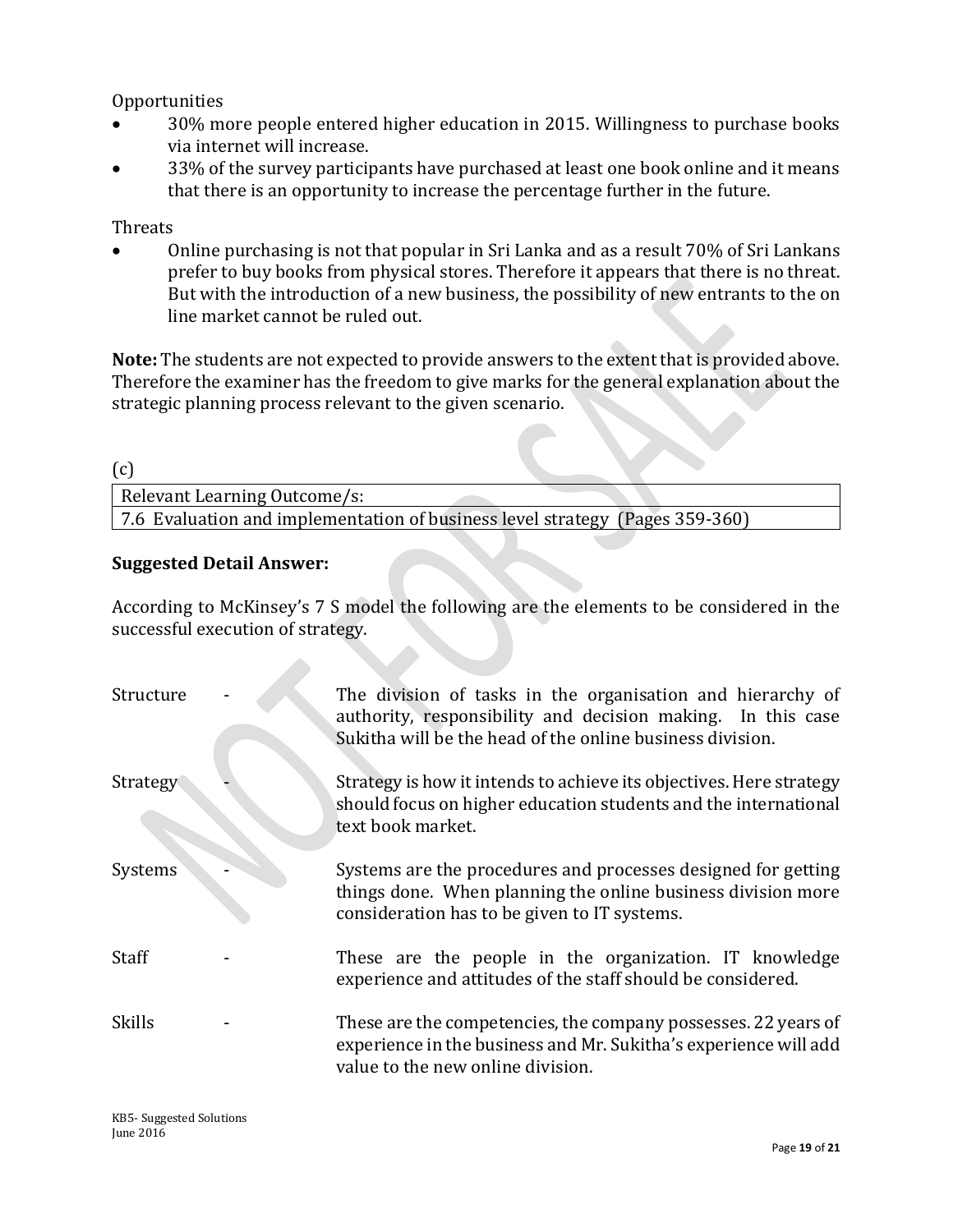Style - Ways of working and attitudes of the management. Contradictions may arise between the present physical stores and the online business division.

Shared values- How the new business division increases overall value and consistency with the existing strategy of the organization.

KB5- Suggested Solutions June 2016